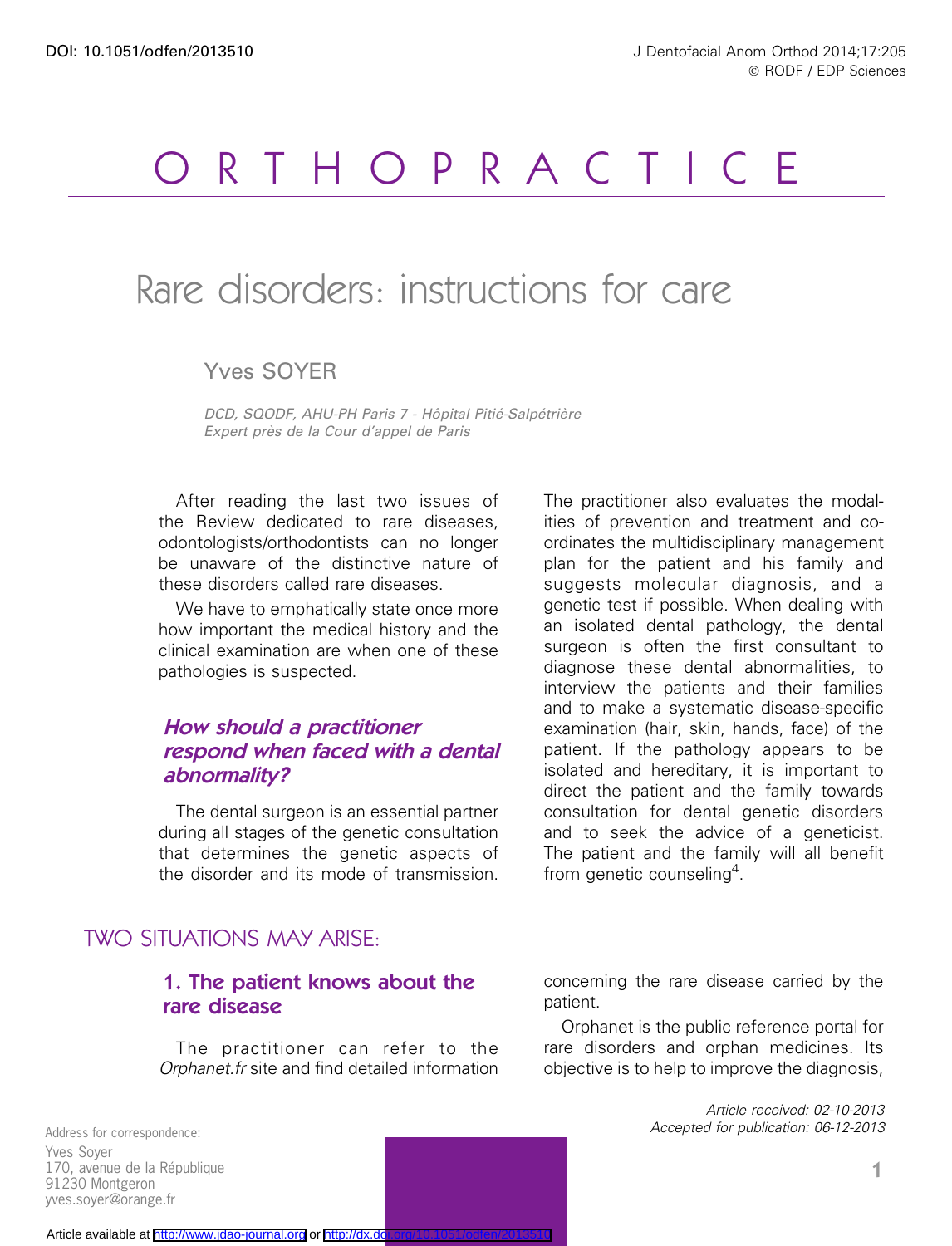the management and the treatment of rare disorders.

We should emphasize that Orphanet is a French initiative that was created conjointly by INSERM and the Direction Générale de la Santé on January 1, 1997 within the framework of a ''program of common interest,'' featuring a French language server, and opened to the public on January 1, 1998.

With free access, Orphanet offers a whole range of free and noteworthy services:

- an inventory of rare diseases and a classification of these diseases following the published expert classification;
- an encyclopedia of rare disorders;
- a service for *diagnosis help* that allows searches using signs and symptoms.

Furthermore, a free application is available on the App Store that gives access to all necessary information, with the subtabs ''summary,'' ''synthesis,'' ''resources,'' (with emergency cards, articles for the general public, and recommendations for best practices).

The tab ''consultations'' makes it easy to find a consultation (name of the disorder, health professional, country, referral center, specialized consultations, genetic counseling, adult or child consultation, etc.).

Since the application is updated monthly, it will be a reliable source for the most recent data

## 2. When a rare disease is suspected

The diagnosis must be precise, informative; it should be supported by the current scientific data and in addition to the oral health expertise from dentistry, it integrates biology and genetic development.

Sometimes, in the course of an examination during a routine consultation, if the practitioner suspects a family history and if the patient asks (''What is a genetic defect? What does it mean? Are these the only affected teeth? Can this defect be transmitted . . .), the clinician must be able to formulate a diagnosis and it is strongly recommended that he be in contact with a specialized consultation<sup>1</sup>, to collaborate with a geneticist who will assume responsibility for the family and set out in a neutral way the implications of these abnormalities, explaining that the current knowledge in this area is rapidly evolving. A dialog with a dento-geneticist colleague can also allow the practitioner to better identify the oral-dental implications of the disorder and to elaborate on an optimal management plan for his patient.

The treating practitioner will find all the information on the Phenodent.org site that will help him to direct his patient towards the two referral centers and/or the five treatment and diagnostic centers specializing in odontological malformations as well as the fourteen treatment and diagnostic centers for cleft lip and palate.

The site features synthetic files on oligodontia (Fig. 1), amelogenesis imperfecta, dentinogenesis imperfecta, early loss of the teeth or a single central incisor, for example. The file ''Phenodent D(4)'' (Diagnosing Dental Defects Database), a ten page file of data, will be a guide to spot the signs of dysmorphic phenotypes<sup>3</sup>.

Hort Corporation of the Corporation of the Corporation of the Corporation of the Corporation of the Corporation of the Corporation of the Corporation of the Corporation of the Corporation of the Corporation of the Corporat

 $\cap$ 

 $\top$ 

 $\sim$ 

 $\sim$ 

 $\sqcup\!\sqcup$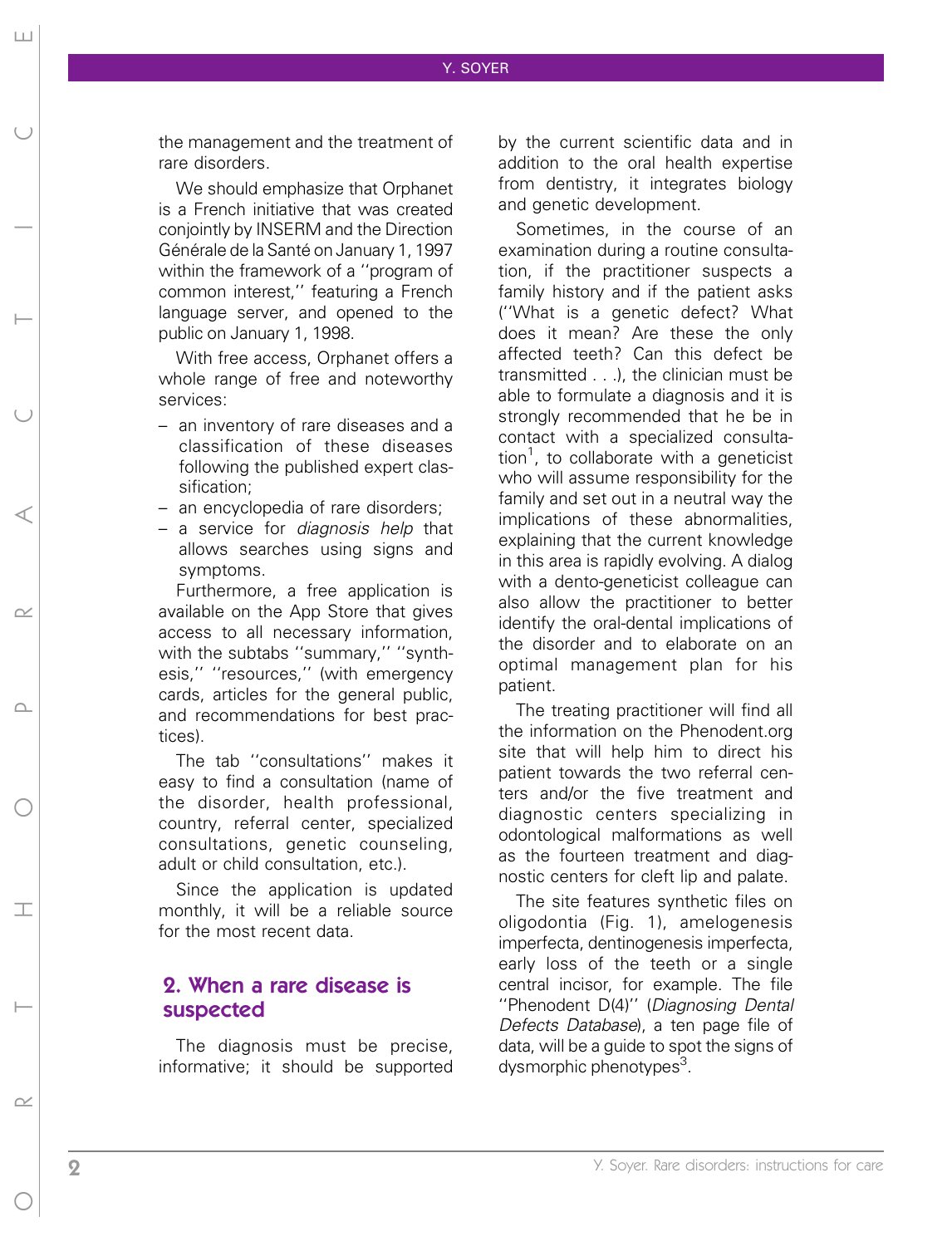#### Diagnosing Dental<br>Defects Database **Diagnosism of Diagnosism**

#### *• Rare Diseases*

*• Oligodontia*

*The clinical signs*

#### *•What is Oligodontia?*

Oligodontia is a rare dental anomaly of the number of teeth caused by a genetic defect characterized by the agenesis of six or more primary/permanent teeth, excluding the wisdom teeth. Not only the number of missing teeth but also the type of missing teeth must be considered. The most frequently missing teeth are the last teeth in a series (premolars 32 at 15%), maxillary lateral incisors (27%) and third molars (25%). The canines, the first and second molars (1%) and the maxillary central incisors (0.05%) are rarely absent and when missing, this is a sign that draws the most attention. The type of missing teeth is not due to chance but interferes with the normal pattern of the dentition.

#### *• How many people are affected by this disease?*

The prevalence of oligodontia (*nb* missing >6 teeth) is estimated at 0.09%. In comparison, the prevalence of dental agenesis varies from 4.5 to 10%. The agenesis of at least one permanent incisor makes it possible to identify 65% of afflicted patients. The diagnosis is made<br>when the permanent teeth erupt at 8 years of age. Many patients afflicted with oligodontia do not have any other associated ectodermal signs.

#### *What are the causes of the disease?*

This abnormality is genetically transmitted normally as an autosomal dominant with complete penetrance and one variable expression. It is due to a disturbance in the mechanisms regulating the pattern of the dentition or the dental developmental progression. Numerous genes are involved.

\*Mutations in the genes called homeobox coding for the transcription factors such as the genes MSX1 and PAX9 are related to the orgin of oligodontia. These genes are responsible for implementing the

organizational plan for the jaws. \*The mutations in the gene coding for the protein AXIN2 a regulator in the signalization path Wnt that is implicated in the association between oligodontia/predisposition to colorectal cancer.

\*Oligodontia can also exist in association with clefts of the lip and palate in other syndromes such as Van der Woude Syndrome (gene IRF5). The gene MSX1 is also implicated in this association. Individuals in the same family can present with either oligodontia to varying degrees, or a cleft or with the combination of both (variable expression).

\*Oligodontia can be associated with other syndromes affecting the ectodermal structures such as the skin, the nails, the hair, the sweat glands as well as the salivary glands, mammaries, lacrymals and inscribed also in the clinical picture of ectodermal dysplasias, a large group of rare diseases. Many genes on the Nf-kappab and Wnt path are also implicated. Some among them EDA, EDARADO are also responsible for so-called isolated oligodontias without associated symptoms.

can also be associated with other syndromes likes Down's Syndrome.

#### *• What are the manifestations of the disease?*

Oligodontia is associated with abnormalities of the height of the teeth (small teeth) and of form (conical, taurodontism). Anomalies of

the enamel and delayed eruption are frequent. \*Other ectodermal signs are present in in 50% of these patients. 10% of these patients also have a reduction in the function of the sweat glands, anomalies of the hair or the fingernails.

#### *•Clinical appearance in pictures*



#### *•To find out more*

Orphanet, the portal for rare diseases and orphan medicines, headings: oligodontia, hypodontia, ectodermal dysplasia:<br>www.orpha.net www.orpha.net

#### Figure 1

## WHO IS CONCERNED?

The families of patients presenting with oral and dental developmental abnormalities whether it comes from a genetic predisposition or is induced by teratogenic action interfering with the phases of mineralization of the dental buds. Both affected and healthy members of a family are concerned.

The accepted method of observation or investigation is the following: after receiving a clear consent, dated, signed by the patient indicating his willingness to participate and to contribute to the project ''Diagnosing dental defects,'' database, D(4)

Phenodent, the patient will be offered a standard orodental examination.

The clinical orodental examination includes:

- a record of the medical and orodental family history, as well as any previous oral or dental treatments of the patient;
- a clinical examination strictly speaking, conventional visual examination performed by a dental surgeon;
- a radiographic examination that conforms to the needs of the patient and to the existing regulations regarding

#### *•Treatment, management, prevention*

\*The presence of oligodontia can represent a warning sign for a more general disease and should be researched in particular for associated symptoms. This abnormality must be reported to the physician (pediatrician, generalist, geneticist. . . ). This medical diagnosis, (pediatrician, generalist, geneticist. . . ). This medical diagnosis,<br>strengthened by the observations of the dental surgeon, is important

for the patient and his family. \*From a dental management perspective, prevention with the establishment of a program of dental health, the preservation of dental capital and the multidisciplinary therapeutic management of these dental anomalies are the indispensible elements of a successful treatment. One of the essential objectives is to promote the scholastic and social integration of the patients. As an example the prosthetic reconstruction of a child afflicted with oligodontia begins before 2 years of age, with the prostheses replaced during growth. \*There are some possibilities for reimbursement for the therapies:

• before the end of growth (2 to 4 implants in the symphysis) • after the end of growth (12 implants maxilla/mandible). \*In Alsace there is a Referral Center for dental manifestations of rare diseases qualified to help you make a diagnosis and to advise you about therapeutic management and follow up of the patients.

\*In Alsace and in France in general, we have insufficient data about the prevalence of this abnormality. You can contribute to a better knowledge of this dental anomaly and these rare diseases by participating in a census of these patients in the register D(4)/ Phenodent (www.phenodent.org). The constitution of this register has received favorable recognition from Comité Consultatif on the handling of the research data in the Health sector (CCTIRS) the 11/09/2008 and the authorization of the Commission Nationale Informatique (CNIL) the 18/05/2009 (registration Num 908416).

#### *•The Census*

*\*If you encounter in your patient list, any persons with the disorders described above please contact Pr A. BLOCH-ZUPAN at: Centre de Référence des manifestations bucco-dentaires des maladies rares Pôle de Médecine et Chirurgie Bucco-Dentaires \*Hôpitaux Universitaires Strasbourg, 1 Place de l'Hôpital \*F-67000 Strasbourg Cedex France*

*\*cref-odonto@chru-strasbourg.fr Tel: 03 88 11 69 10 Fax: 03 88 11 69 18 http://www.chru-strasbourg.fr/Hus/crefofonto \*Or to the Faculté de Chirurgie Dentaire, Univerité de Strasbourg*

*\*The census will be taken preserving the anonymity of the practitioner, the patient and his family and with their agreement.* 



 $\begin{array}{c} \square \end{array}$ ORTHOPRACTICE

⊲

 $\sim$ 

 $\cap$ 

⊤

 $\sim$